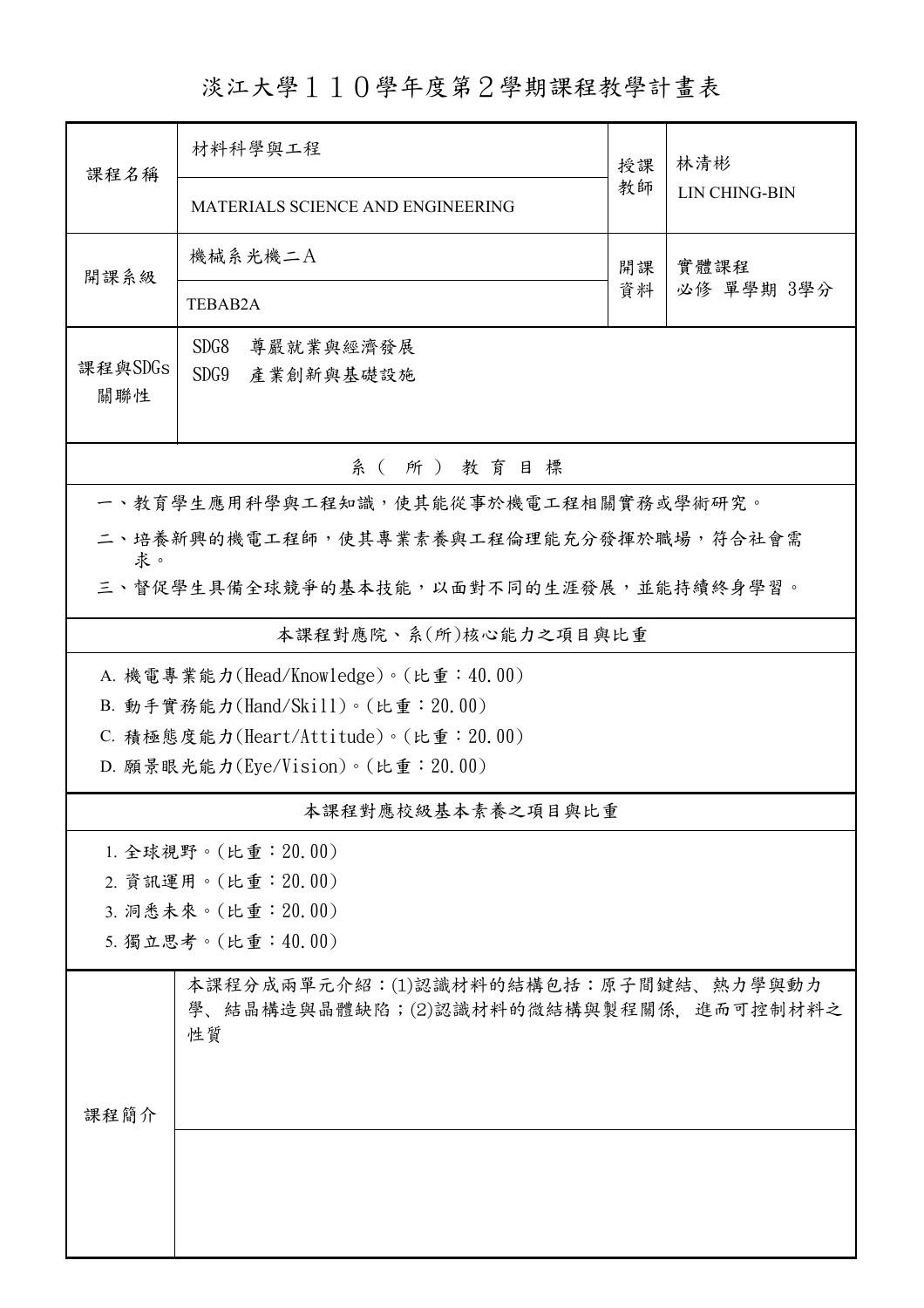|                | The course is organized into two parts $:(1)$ Fundamentals, focuses on the                                                                                                                                                                                                                                                                                                                                                                                            |                |            |                      |                   |  |  |  |  |
|----------------|-----------------------------------------------------------------------------------------------------------------------------------------------------------------------------------------------------------------------------------------------------------------------------------------------------------------------------------------------------------------------------------------------------------------------------------------------------------------------|----------------|------------|----------------------|-------------------|--|--|--|--|
|                | structure of engineering materials. Important topics include atomic                                                                                                                                                                                                                                                                                                                                                                                                   |                |            |                      |                   |  |  |  |  |
|                | bonding, thermodynamics and kinetics, crystalline and<br>defects; (2)Microstructural development, the important processing variables                                                                                                                                                                                                                                                                                                                                  |                |            |                      |                   |  |  |  |  |
|                | of temperature, composition, and time are introduced, along with methods for                                                                                                                                                                                                                                                                                                                                                                                          |                |            |                      |                   |  |  |  |  |
|                | controlling the structure of a material on the microscopic level.                                                                                                                                                                                                                                                                                                                                                                                                     |                |            |                      |                   |  |  |  |  |
|                | 本課程教學目標與認知、情意、技能目標之對應                                                                                                                                                                                                                                                                                                                                                                                                                                                 |                |            |                      |                   |  |  |  |  |
|                | 將課程教學目標分別對應「認知 (Cognitive)」、「情意 (Affective)」與「技能(Psychomotor)」<br>的各目標類型。                                                                                                                                                                                                                                                                                                                                                                                             |                |            |                      |                   |  |  |  |  |
|                | 一、認知(Cognitive):著重在該科目的事實、概念、程序、後設認知等各類知識之學習。<br>二、情意(Affective):著重在該科目的興趣、倫理、態度、信念、價值觀等之學習。<br>三、技能(Psychomotor):著重在該科目的肢體動作或技術操作之學習。                                                                                                                                                                                                                                                                                                                                |                |            |                      |                   |  |  |  |  |
| 序<br>號         | 教學目標(中文)                                                                                                                                                                                                                                                                                                                                                                                                                                                              |                |            | 教學目標(英文)             |                   |  |  |  |  |
|                | 1.學生能夠了解下列議題: 原子間<br>Students will be able to understand concepts<br>鍵結、熱力學與動力學、結晶構造<br>covered in the following topics: atomic<br>與晶體缺陷2.相平衡、相平衡<br>bonding thermodynamics and kinetics crystalline and<br>圖、相變態的動力學與微結構3.增<br>defects, the relationship between microstructure and<br>進學生有關材料科學與工程之英文<br>processing, and Enhancing<br>閲讀能力<br>students'ability, to read technical English especially<br>in the methodology of materials science and<br>engineering. |                |            |                      |                   |  |  |  |  |
|                | 教學目標之目標類型、核心能力、基本素養教學方法與評量方式                                                                                                                                                                                                                                                                                                                                                                                                                                          |                |            |                      |                   |  |  |  |  |
| 序號             | 目標類型                                                                                                                                                                                                                                                                                                                                                                                                                                                                  | 院、系(所)<br>核心能力 | 校級<br>基本素養 | 教學方法                 | 評量方式              |  |  |  |  |
| $\perp$        | 認知                                                                                                                                                                                                                                                                                                                                                                                                                                                                    | <b>ABCD</b>    | 1235       | 講述、討論                | 測驗、討論(含課<br>堂、線上) |  |  |  |  |
|                |                                                                                                                                                                                                                                                                                                                                                                                                                                                                       |                |            | 授課進度表                |                   |  |  |  |  |
| 週<br>次         | 日期起訖                                                                                                                                                                                                                                                                                                                                                                                                                                                                  |                |            | 內 容 (Subject/Topics) | 備註                |  |  |  |  |
|                | $111/02/21$ ~<br>111/02/25                                                                                                                                                                                                                                                                                                                                                                                                                                            | 課程介紹及材料分類      |            |                      |                   |  |  |  |  |
| $\overline{2}$ | $111/02/28$ ~<br>111/03/04                                                                                                                                                                                                                                                                                                                                                                                                                                            | 材料性質與應用        |            |                      |                   |  |  |  |  |
| 3              | $111/03/07$ ~<br>111/03/11                                                                                                                                                                                                                                                                                                                                                                                                                                            | 材料性質與應用        |            |                      |                   |  |  |  |  |
| 4              | $111/03/14$ ~<br>111/03/18                                                                                                                                                                                                                                                                                                                                                                                                                                            | 晶體結構           |            |                      |                   |  |  |  |  |
| 5              | $111/03/21$ ~<br>111/03/25                                                                                                                                                                                                                                                                                                                                                                                                                                            | 晶體點缺陷與擴散       |            |                      |                   |  |  |  |  |
| 6              | $111/03/28$ ~<br>111/04/01                                                                                                                                                                                                                                                                                                                                                                                                                                            | 晶體點缺陷與擴散       |            |                      |                   |  |  |  |  |
| 7              | $111/04/04$ ~<br>111/04/08                                                                                                                                                                                                                                                                                                                                                                                                                                            | 晶體點缺陷與擴散       |            |                      |                   |  |  |  |  |
| 8              | $111/04/11$ ~<br>差排與塑性變形<br>111/04/15                                                                                                                                                                                                                                                                                                                                                                                                                                 |                |            |                      |                   |  |  |  |  |
|                |                                                                                                                                                                                                                                                                                                                                                                                                                                                                       |                |            |                      |                   |  |  |  |  |